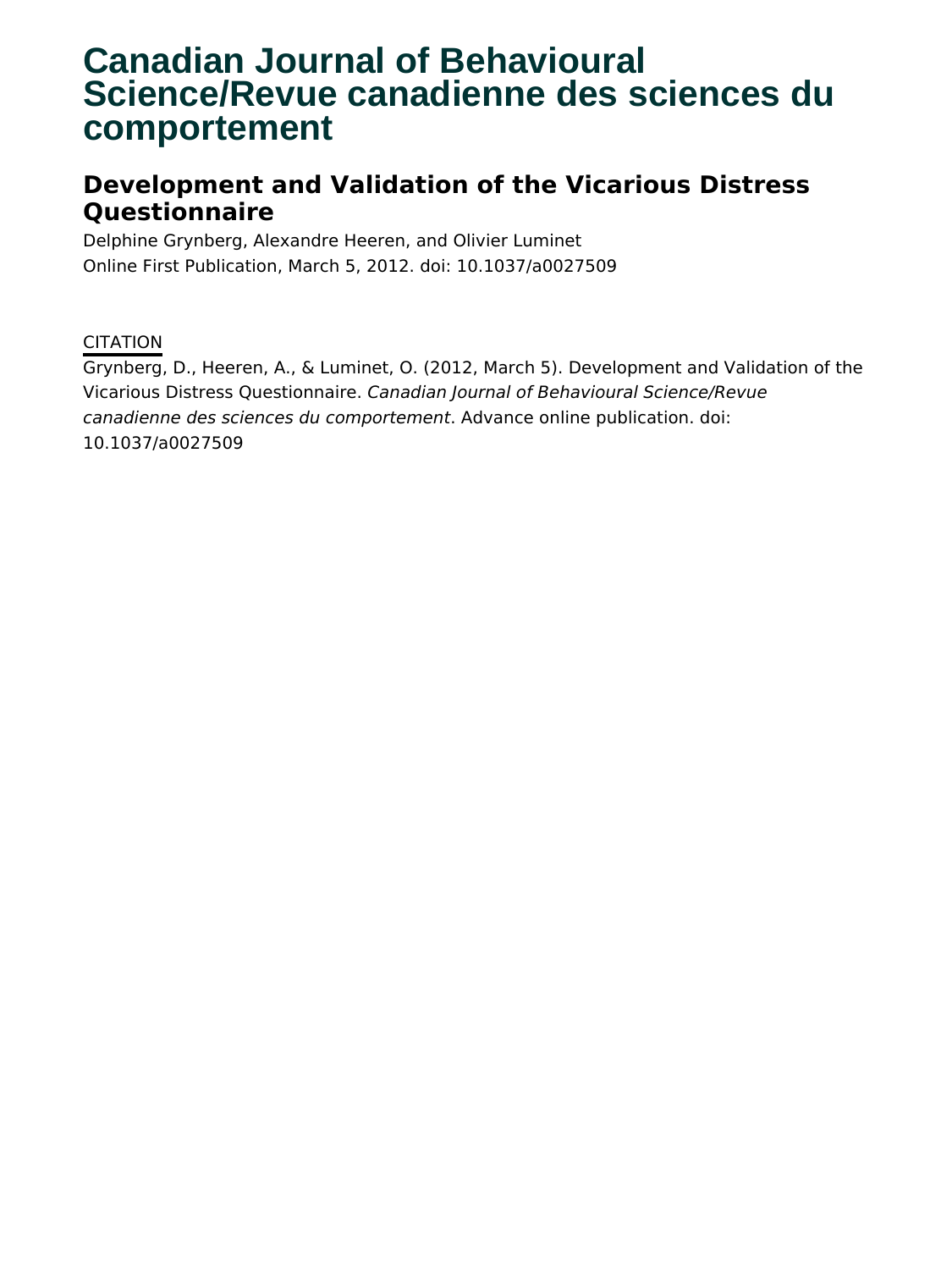## Development and Validation of the Vicarious Distress Questionnaire

Delphine Grynberg, Alexandre Heeren, and Olivier Luminet

Université Catholique de Louvain and National Fund for Scientific Research, Brussels, Belgium

The ability to empathize with other people's feelings of distress has been widely studied in psychology. However, no questionnaire to date has been developed in order to measure such distress responses and their behavioural correlates. Three studies describe the development and the validation of the Vicarious Distress Questionnaire (VDQ), which is a self-report measure that assesses participants' distress responses as well as their consequences (support or avoidance) in response to another's distress. In Study 1, we developed items and assessed the factor structure of the VDQ. Study 2 presented a confirmatory factor analysis that supported the three-factor model (Distress, Support, and Avoidance factors) and showed good scale score reliability. Study 3 showed significant correlations among the factors of the VDQ and measures of affective empathy, anxiety disorders, alexithymia, and mood disorders. The Distress factor of the VDQ also showed satisfactory discriminant validity with the cognitive factors of empathy (i.e., Perspective Taking and Fantasy). Taken together, these results provide comprehensive support for the validity and reliability of the VDQ.

*Keywords:* distress, avoidance, support, psychometric

Usually, human beings feel empathy for others undergoing negative experiences (Davis, 1994). This response may have cognitive and/or affective components. Cognitive responses refer to the ability to take the perspective of others and to correctly identify their subjective reality. Affective responses encompass experiencing other-oriented feelings (i.e., empathic concern), although individuals are also at risk of experiencing self-oriented feelings (i.e., personal distress) (Batson, Fultz, & Schoenrade, 1987).

The other-oriented feelings of empathy are warmth, sympathy, and concern, whereas self-oriented feelings are feelings of discomfort and distress (Batson et al., 1987). According to Batson's (1991) theory of empathy-altruism, empathic concern produces altruistic motivation, which is defined as "a motivational state with the ultimate goal of increasing other's welfare" (Batson, 2011, p. 26). On the other hand, self-oriented feelings of distress may motivate individuals to reduce their own distress. Therefore, distress may predict willingness to either reduce the distress of another person, but in a nonaltruistic way, or avoid distressed people. Several studies confirmed that distress is linked with motivation to avoid people in distress, but only when avoidance is easy (e.g., Batson, Duncan, Ackerman, Buckley, & Birch, 1981).

Batson et al. (1981) investigated the effect of interaction between the ease of escape (easy vs. difficult) and the situational empathy of participants (empathic concern vs. personal distress) on the motivation to relieve someone's distress by helping. They showed that when it was easy for the participants to not observe the distress of others, those with a higher level of personal distress choose not to give help. However, the same participants chose to give help if it was hard to escape. This finding suggests that personal distress is linked with the willingness to avoid others' distress if it is possible.

This has both intra- and interpersonal implications. At an intrapersonal level, previous accounts reported that repeated exposure to high-level anxiety and arousal increases vulnerability to diseases associated with repeated activation of the hypothalamicpituitary-adrenal axis (e.g., mood disorder, cardiovascular disease; Gerra et al., 2001; Kirschbaum et al., 1995). At an interpersonal level, if an individual experiences personal distress in reaction to seeing somebody else in distress, this may lead, in some circumstances, the individual to avoid interacting with the person in distress and, in turn, account for the individual's level of social isolation.

To our knowledge, only two questionnaires have been developed to assess people's distress responses in reaction to the suffering of others. The Spanish Vicarious Experience Scale (VES; Oceja, López-Pérez, Ambrona, & Fernández, 2009) is based on Batson et al.'s (1987) theory of other-oriented and self-oriented emotions. The VES includes an affective factor that measures the negative emotional responses elicited by perceiving another person's suffering. The second measure of distress refers to the factor *Personal Distress* of the Interpersonal Reactivity Index (IRI; Davis, 1980). The IRI aims to measure people's levels of discomfort and anxiety when witnessing the negative experiences of others. However, none of these questionnaires assess the aforementioned consequences of distress (avoidance and support). Moreover, although the personal distress factor is well validated,

Delphine Grynberg, Alexandre Heeren, and Olivier Luminet, Research Institute for Psychological Sciences, Université Catholique de Louvain, Louvain-la-Neuve, Belgium and National Fund for Scientific Research (FNRS-FRS), Brussels, Belgium.

This work was supported by grants from the Belgian National Fund for Scientific Research, awarded to Delphine Grynberg (1.1.233.09), Alexandre Heeren (1.1.315.09), and Olivier Luminet (1.5.175.06 and 1.5.148.10). We thank Betty Chang for helpful comments.

Correspondence concerning this article should be addressed to Delphine Grynberg, Research Institute for Psychological Sciences, Université Catholique de Louvain, Belgium, Place du Cardinal Mercier, 10, B-1348 Louvain-la-Neuve. E-mail: delphine.grynberg@uclouvain.be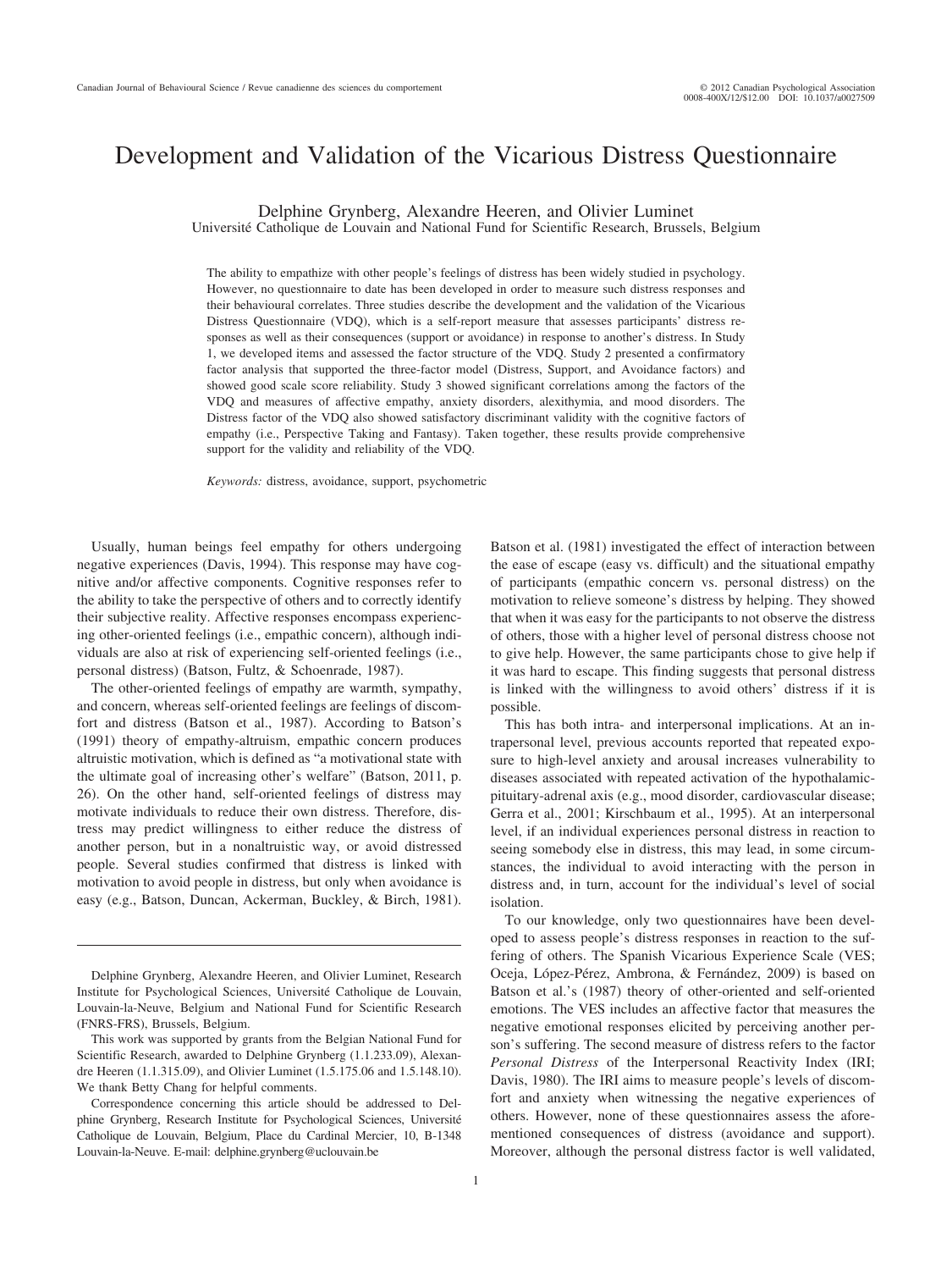theory-driven, and associated with good psychometric properties (Davis, 1980), the focus of some questions is not the discomfort and anxiety felt when seeing someone else in a negative situation (e.g., "Being in a tense emotional situation scares me").

Therefore, we aimed to develop a questionnaire that will measure distress responses in reaction to the suffering of others. We also wanted to assess the potential avoidance and support reactions that follow distress responses. According to Batson et al.'s (1987) theory, we wanted to measure (1) the avoidance propensity reaction to distress responses when witnessing the suffering of others, and (2) the ability to give support to others in distress. We thus developed and validated a questionnaire, the Vicarious Distress Questionnaire (VDQ), specific to interindividual situations, which goes beyond the assessment of distress feelings to also focus on the potential consequences of those feelings.

#### **Overview**

In Study 1 we developed the VDQ and tested it with a principal component analysis. Study 2 assessed the structural validity of the VDQ with confirmatory factor analysis. Study 3 investigated the construct validity of the VDQ by examining its relation with empathy, social anxiety, alexithymia, anxiety, and negative and positive affect. All of the studies were administered over the Internet.

#### **Study 1: Structural Validation of the VDQ**

#### **Method**

Participants. Participants in this study were 188 Frenchspeaking volunteers (131 women). Their ages ranged from 17 to 80 years old ( $M = 33.21$ ;  $SD = 13.05$ ). The majority of the participants had a university degree (64.9%) or at least an undergraduate degree (16.5%). The sample was recruited by electronic announcements to the experimenters' social network, via e-mails. The participants represent 60.5% of the whole sample that connected to the survey web page.

**Measures and procedure.** Participants provided their age and sex. Second, they completed the 33-item version of the VDQ. The instruction was: "Assess your reactions to each proposition by using the scale (see below). Tick the number that best fits with what is generally true for you. Answer the questions quickly and try to not think too much. We are interested in your first impression. For each item, please answer exclusively in reference to situations in which a person was in distress and expressed to you the distress he or she felt." For each item, they had to answer on a 5-point Likert scale (1 *totally disagree*; 2 *moderately*  $disagree; 3 = do not disagree; do not agree; 4 = moderately$  $agree; 5 = totally agree.$ 

**Development of items.** We developed items that referred to distress responses, support, and avoidance. These items were inspired by articles about empathy and distress (e.g., Batson, 1991; Davis, 1980; Eisenberg et al., 1994; Hoffman, 1975), and contained keywords frequently evoked such as arousal, reassurance, or avoidance. Thirty-three items were generated. As the questionnaire was developed to provide an easy to administer instrument, we deliberately generated a small pool of items. These items were then examined by seven independent judges (i.e., doctoral-level students in psychology) who reported that each item corresponded with either the Distress Factor (17 items; e.g., "It takes a lot of my energy"), the Support Factor (10 items; e.g., "I easily understand the needs of the others"), or the Avoidance Factor (six items, e.g., "I strongly feel the distress of the other"). For each item, raters had to assess if the item referred or not to approach, avoidance, or to a feeling of distress or discomfort. As suggested by Müller and Büttner (1994), we analyse the interrated reliability (agreement) by measuring the intraclass correlation coefficient (ICC). We choose the two-way random "absolute agreement' model because all items have been rated by the same seven raters who were a random sample from a larger population (i.e., psychological researchers). Moreover, we choose the absolute agreement measure (and not consistency agreement) because we found that it was relevant to take into account the systematic differences among raters. The two-way random model revealed good interrater reliability (.89).

**Data analysis.** To investigate the factor structure of the data, we conducted a principal component analysis, including a promax rotation with Kaiser normalization on the 33 items. We choose promax rotation as we expected correlations between the factors. Before performing the analysis, we examined the skewness and kurtosis of the data. All parameters were between  $-1$  and 1, indicating that the data are univariately normally distributed.

#### **Results**

**Principal component analysis.** The Kaiser–Meyer–Olkin (KMO) showed that the measure of sampling adequacy was .86. Seven factors, which accounted for 61.53% of the total variance, were extracted from the analysis. We kept items that loaded only on one factor ( $> 0.40$ ; Jöreskog & Sorbom, 1984). Moreover, an eigenvalue-plot indicated a seven-factor solution with a clear "elbow" at the fourth eigenvalue. We thus examined a three-factor solution, that accounted for 56% of the total variance and that allowed for the removal of 15 items (see Table 1). Moreover, we conducted an additional extraction test, the Velicer's (1976) test, which confirmed that the number of extracted factors was three.

**Descriptive statistics (Table 2).** Table 2 displays the descriptive statistics and scale score reliability coefficients of the VDQ components. With a value of Cronbach's alpha higher than .75 for all three factors, the scale demonstrates good scale score reliability for the Distress (6 items), Avoidance (4 items), and Support components (8 items) (Nunnally, 1978). Higher scores on these dimensions refer, respectively, to greater feelings of distress, stronger willingness or tendency to avoid the situation, and the provision of greater support. The Cronbach's Alpha if item deleted are reported and show satisfactory reliability. The table also shows the intercorrelations among the factors. The Avoidance factor was negatively correlated with the Support factor and positively with the Distress factor. However, there was a nonsignificant correlation between the Distress and Support factors.

#### **Discussion**

Study 1 revealed a three-factor structure, which corresponds to the Distress, Avoidance, and Support factors. The analyses also revealed good scale score reliability. Finally, the intercorrelations showed that avoidance propensity is associated with lower support and with higher feelings of distress.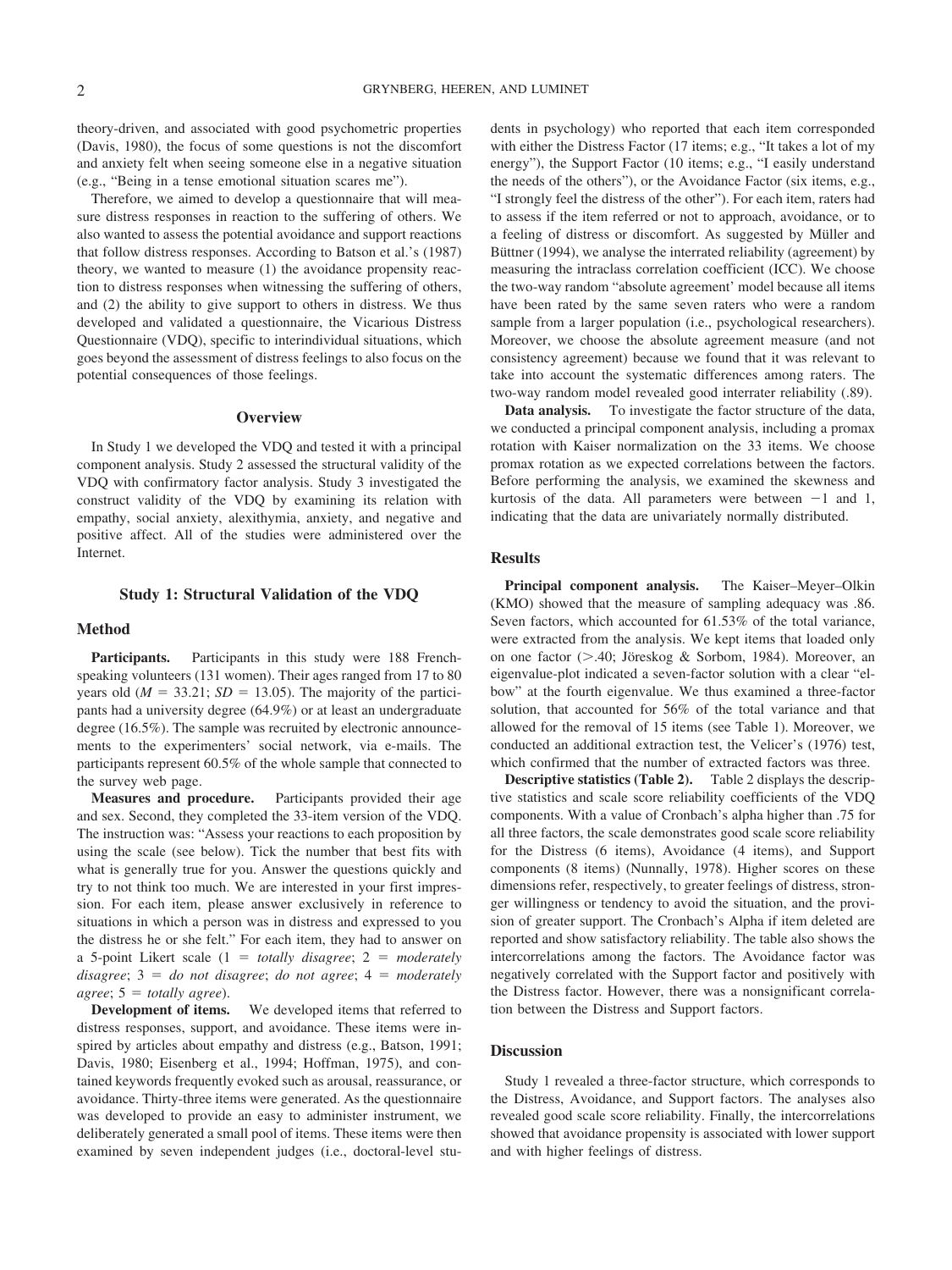Table 1 *Principal Component Analysis of 18-Item Vicarious Distress Questionnaire*

|                                                | 1      | 2       | 3      |
|------------------------------------------------|--------|---------|--------|
| I know what to say                             | .80    | $-.20$  | $-.32$ |
| I have the impression of fulfilling the        |        |         |        |
| expectations of the person                     | .77    | $-.12$  | $-.21$ |
| I am able to comfort the person experiencing   |        |         |        |
| difficulties                                   | .75    | $-.02$  | $-.24$ |
| I know what to do                              | .75    | $-.22$  | $-.31$ |
| I have the impression of being up to the task  | .73    | $-.14$  | $-.22$ |
| I can quickly calm down the person in distress | .73    | .07     | $-.08$ |
| The person in distress likes to speak with me  | .64    | .17     | $-.18$ |
| I easily understand the needs of the others    | $.63-$ | .29     | $-.17$ |
| I experience significant body changes          | $-.14$ | .78     | .40    |
| It takes a lot of my energy                    | $-.05$ | .78     | .26    |
| I experience a strong feeling of activation in |        |         |        |
| my body                                        | .09    | .78     | .02    |
| It takes me time to recover                    | $-.12$ | .76     | .30    |
| I strongly feel the distress of the other      | .15    | .70     | $-.09$ |
| I am unsettled by the other's tears            | $-.25$ | .57     | .23    |
| I run away                                     | $-.28$ | .19     | .83    |
| I change the subject                           | $-.16$ | $.14 -$ | .83    |
| I wait until it goes away                      | $-.16$ | .18     | .73    |
| I prefer the person to turn to somebody else   | $-.33$ | .14     | .65    |

*Note*. The English version has not been validated.

#### **Study 2: Factorial Confirmation of the VDQ**

#### **Method**

Participants. The participants were 204 French-speaking volunteers (150 women) who did not participate in Study 1. Their ages ranged from 15 to 76 years old  $(M = 34.91; SD = 14.25)$ . Participants were recruited via announcements posted on Belgian mental and physical health forums on the Internet. The 204 participants represent 73.4%. of the whole sample that connected to our survey web page. More than 65.2% of the participants had at least an undergraduate degree or a university diploma. Nearly a quarter of the sample (21.6%) had only a secondary school degree.

**Measures and procedure.** On an Internet web page, participants had first to report their age and gender. Second, they completed the 18-item version of the VDQ.

We used AMOS 16 software (Arbuckle, 2007) to run the confirmatory factor analysis in order to test the factorial validity of the VDQ. The standard method of estimation in structural equation modelling is maximum likelihood, which is based on an assumption of multivariate normality of the manifest variables. However, as noted by Byrne (2001), an error that is frequently made when

performing confirmatory factor analysis is that multivariate normality is not taken into account. In our case, multivariate kurtosis was high, with a Mardia's coefficient of 49.0, clearly indicating a lack of multivariate normality (Mardia, 1974). This makes nonnormality and categorisation problems likely (McDonald & Ho, 2002). Therefore, using standard normal theory estimators with these data could produce estimation problems (Blunch, 2008). There are various formulas to correct for the lack of multivariate normality when performing confirmatory factor analysis (for a review, see Blunch, 2008). For the present case, the most appropriate approach is to use an estimation method that makes no distributional assumptions, such as the unweighted least squares (ULS) estimation method. Items referring to emotional behaviours with varying frequency make multivariate nonnormality problems likely (e.g., Heeren, Douilliez, Peschard, Debrauwere, & Philippot, 2011; McDonald & Ho, 2002).

As suggested by Browne (1982), the covariance matrix might not be as asymptotically distributed as chi-square with the ULS method. Therefore, the chi-square test and other fit indexes based on such statistics are not reported. Instead, we used the following fit indexes to verify the tested models: (a) Goodness of Fit Index (GFI), (b) Adjusted Goodness of Fit (AGFI), (c) Parsimony Goodness-of-Fit Index (PGFI), and (d) Parsimony Ratio (PRATIO).

GFI is an absolute fit index developed by Jöreskog and Sörbom (1984) with a corresponding adjusted version, the AGFI, developed to incorporate a penalty function for the addition of free parameters in the model. Both GFI and AGFI have values between 0 and 1, with 1 indicating a perfect fit. As suggested by Cole (1987), a value of .80 has usually been considered as the minimum for model acceptance.

PGFI (James, Mulaik, & Brett, 1982) and PRATIO are parsimony-based fit measures. Absolute fit measures assess the fit of a model per se without reference to other models that could be relevant in the situation. Parsimony-adjusted measures introduce a penalty for complicating the model by increasing the number of parameters in order to increase the fit (Blunch, 2008). Usually, parsimony fit indices are much lower than other normed fit measures. Values larger than .60 are generally considered satisfactory (Blunch, 2008).

#### **Results**

The model with the three factors (Distress, Avoidance, and Support; Model A), was tested in a confirmatory factor analysis (see Figure 1). We also assessed the fit indexes of two other models: a model with one principal factor (Model B) and a model

Table 2

*Descriptive Statistics, Reliability Measures of the Three Factors of the VDQ and Their Intercorrelations*

|                                         | Number<br>of items | Range of factor<br>loadings of items  | Cronbach Alpha<br>$(95\%$ confidence intervals)    | Cronbach's Alpha<br>if item deleted | Mean<br>(Standard deviation)              | Range<br>$(Min - Max)$           |                                    | Support Avoidance     |
|-----------------------------------------|--------------------|---------------------------------------|----------------------------------------------------|-------------------------------------|-------------------------------------------|----------------------------------|------------------------------------|-----------------------|
| <b>Distress</b><br>Support<br>Avoidance | 8<br>4             | .47–.84<br>$.39 - .78$<br>$.54 - .78$ | $.84(.80-.87)$<br>$.87(.84-.90)$<br>$.77(.71-.82)$ | $.78 - .83$<br>.85–.87<br>.68–.76   | 16.63(5.70)<br>28.27(5.50)<br>7.96 (3.44) | $6 - 30$<br>$8 - 40$<br>$4 - 20$ | $-.08$<br>$\overline{\phantom{0}}$ | $.28***$<br>$-.33***$ |

\*\*\*  $p < .001$ .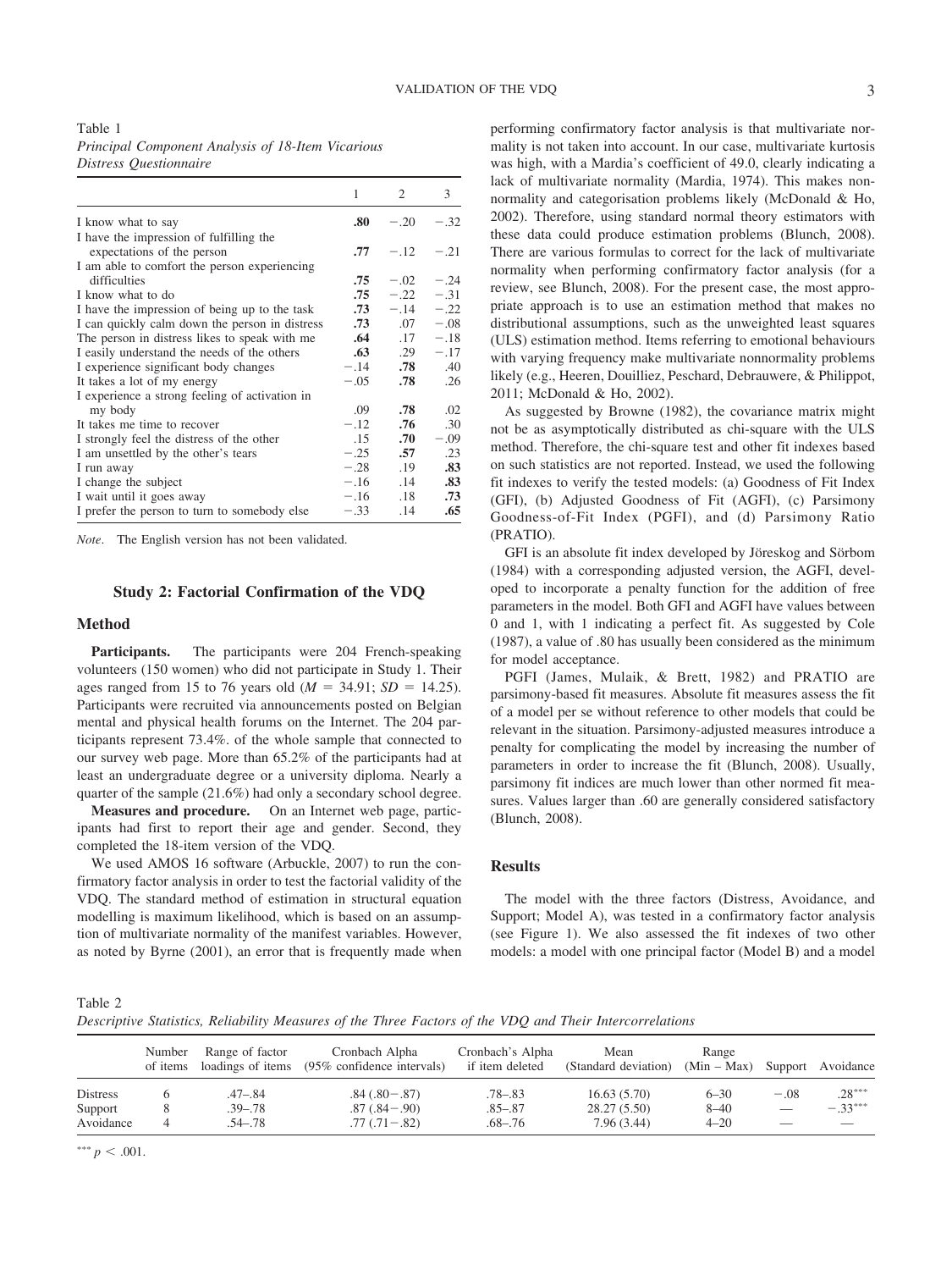with three factors (Distress, Avoidance, and Prosocial) and a higher-order factor (Model C).

Table 3 displays the fit indexes of the three models, which were all satisfactory. However, Model A showed better fit indexes than Model B, which still had good fit indexes. The good fit indexes of Model B suggest that there might be a latent factor. Therefore, we compare the fit indexes of Model A (three first-order factors) and Model C (three first-order factors and one higher-order factor), in order to assess if a latent factor might add significant information. The analysis revealed that Model C did not present better fit indexes that Model A. One main requirement of structural equation modelling is parsimony: the model has to be explained with the lowest number of parameters as possible. As Model C presents the same fit indexes as Model A, we considered the latter to be most appropriate.

#### **Discussion**

With a confirmatory analysis, we tested the factorial structure of the VDQ. The findings showed that the three-factor structure (Model A) and the four-factor model (Model C) had similar fit indexes. However, because of the criterion of parsimony, Model A better explained the data than Model C.

#### **Study 3: Validity of the VDQ**

In this study, we assessed the discriminant and convergent validity of the VDQ by examining its relation with cognitive and affective empathy, social anxiety, alexithymia, anxiety, and both positive and negative affect.

| Table 3 |                                                    |  |  |  |
|---------|----------------------------------------------------|--|--|--|
|         | Fit Index Values for the Three Models Tested (ULS) |  |  |  |

| Models  | GFI | AGFI | <b>PGFI</b> | <b>PRATIO</b> |
|---------|-----|------|-------------|---------------|
| Model A | .94 | .92  | .72         | .86           |
| Model B | .80 | .74  | .63         | .88           |
| Model C | .94 | .92  | .72         | .86           |

*Note*.  $ULS = Unweighted Least Squares; GFI = Goodness of Fit Index;$  $AGFI = Adjusted Goodness$  of Fit;  $PGFI = Parsimony Goodness$  of Fit Index, PRATIO = Parsimony Ratio; Model A: a model with the three factors (Distress, Support, and Avoidance); Model B: a model with one principal factor; Model C: a model with the three factors and a higher-order factor.

Regarding convergent validity, we expected positive correlations between the factors Distress, Avoidance, and negative affective responses, such as personal distress and anxiety. Moreover, we expected positive correlations with mood disorders (negative affect) and social anxiety. We also hypothesised that the Support factor will be associated with higher levels of empathic concern and lower levels of social anxiety.

The Personal Distress factor of the IRI aims to measure the discomfort and anxiety felt when seeing someone else in a negative situation. Although, as mentioned, several items of this factor measure feelings of distress in social but also in stressful situations, we still expected positive correlations between the Distress factor of the VDQ and the Personal Distress factor of the IRI.

Negative and positive affect influence the quality of people's social interactions (Berry & Hansen, 1996). On the one hand, we



*Figure 1.* Confirmatory factor analysis for the three-factor model (with standardized factor loading).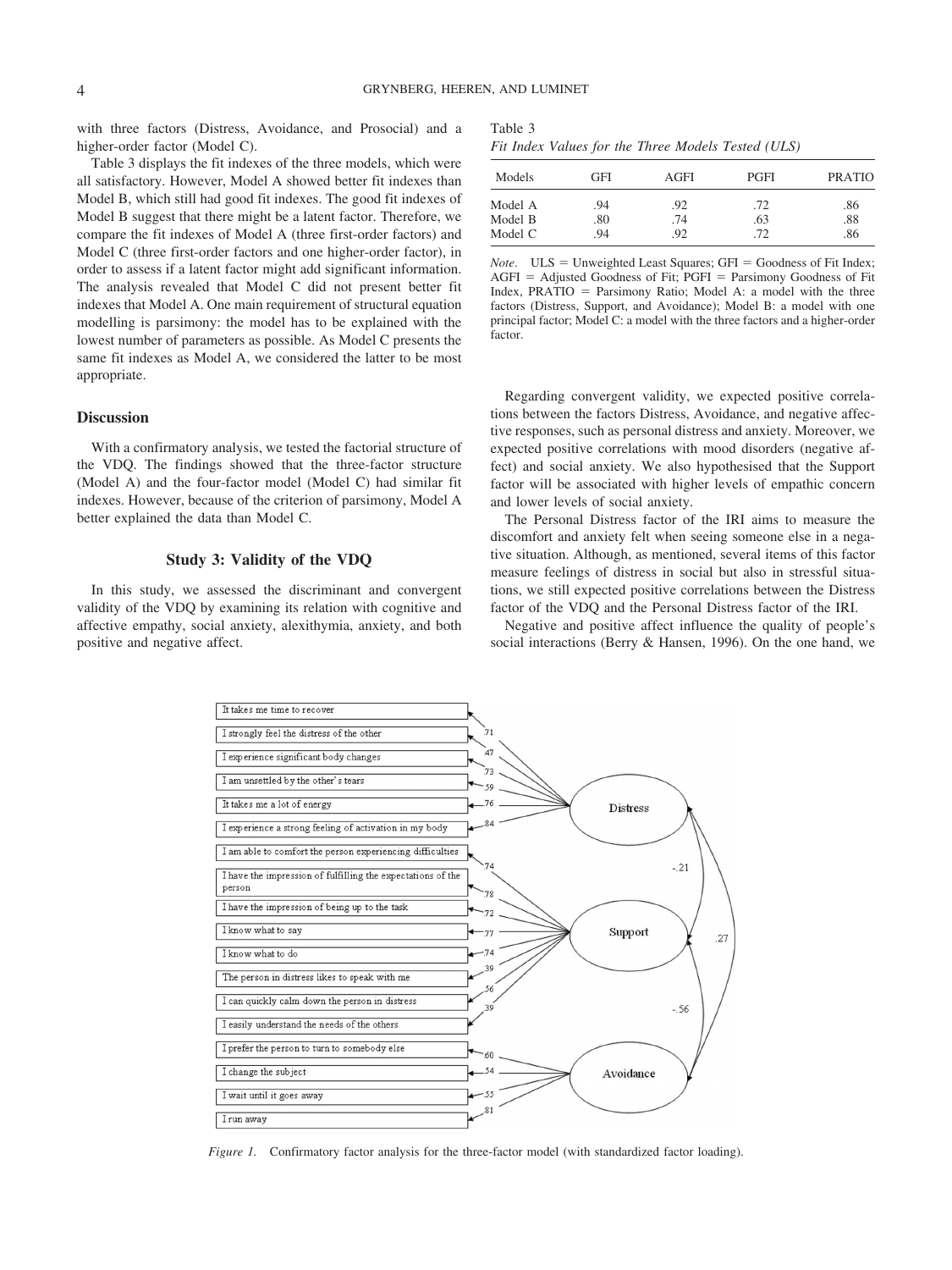expect positive correlations between Distress, Avoidance, and negative affect. Repeated experience of distress and avoidance may increase the feeling of guilt or shame in individuals, which might, in turn, prevent individuals from feeling when witnessing someone in distress. On the other hand, we expect that positive affect will correlate positively with support, as positive affect is linked with more contact with others (Watson, 1988).

Social anxiety is characterised by fear and anxiety of social interactions that imply evaluation and judgment by other people (Marcin & Nemeroff, 2003). When someone is approached by another person in distress, he or she is often expected to support and comfort the distressed person (Zech, 2000). However, when socially anxious persons are approached by another in distress, they may feel distressed themselves and be unable to give help because they may feel their response to the person in distress is being judged. We, therefore, hypothesised that social anxiety might be positively correlated with the Distress and Avoidance factors, and negatively with the Support factor.

We also expected positive correlations between the Distress and Avoidance factors and alexithymia, as previous studies showed that alexithymia is associated with higher Personal Distress and less Empathic Concern (Grynberg, Luminet, Corneille, Grèzes, & Berthoz, 2010). Alexithymia is a multifaceted personality construct that encompasses difficulties in identifying and describing feelings combined with an externally oriented cognitive style. It has been associated with higher levels of personal distress when facing someone experiencing negative situations (Guttman & Laporte, 2002). Higher levels of alexithymia and, particularly, the affective factors of difficulties in identifying feelings (DIF) and difficulties in describing feelings (DDF) are thus expected to correlate with higher levels on the Distress factor.

Regarding discriminant validity, we did not expect significant correlations between the Distress factor and the cognitive factors of empathy (i.e., Perspective Taking and Fantasy). We did not predict correlations between distress and the cognitive factors of empathy because previous data indicate that these cognitive factors are, at most, weakly correlated with the personal distress factor of the IRI (Davis, 1983; Grynberg et al., 2010).

#### **Method**

Participants. One hundred and sixty eight French-speaking volunteers (112 women) took part in this study. Many participants were recruited via announcements posted on Belgian mental and physical health forums on the Internet (different from Study 2). The remaining participants were psychology students at the University of Louvain that completed the questionnaire in fulfillment of a course requirement. The age of the participants ranged from 17 to 80 years  $(M = 33.27; SD = 13.06)$ . The majority of participants had at least a secondary school degree (80.00%). The 168 participants represent 57.81% of all the persons who connected to the survey web page.

**Measures and procedure.** On an Internet web page, participants had first to report their age and gender. Second, they completed the 18-item version of the VDQ as well as five validation questionnaires (see below).

*Interpersonal Reactivity Index (IRI; Davis, 1983; French version, Guttman & Laporte, 2002).* The IRI is a 28-item questionnaire with four dimensions: Perspective Taking, Fantasy, Personal Distress, and Empathic Concern. Perspective Taking (PT) evaluates attempts to take into consideration the point of view of others (e.g., "When I am upset at someone, I usually try to 'put myself in his shoes' for a while"). Fantasy (F) measures the propensity to identify with fictional characters (e.g., "When I watch a good movie, I can very easily put myself in the place of a leading character"). Personal Distress (PD) assesses self-oriented feelings and the tendency to feel anxious when confronted with negative situations (e.g., "Being in a tense emotional situation scares me"). Empathic Concern (EC) assesses other-oriented feelings of sympathy and concern for unfortunate others (e.g., "I often have tender, concerned feelings for people less fortunate than me"). The validity and reliability of the questionnaire has been demonstrated (Davis, 1983).

*The Liebowitz Social Anxiety Scale (LSAS; Liebowitz, 1987; French version, Yao et al., 1999).* LSAS is a 24-item scale that measures the anxiety induced by, and the avoidance of, social interaction and performance situations. Items are rated on separate 4-point Likert-type scales (e.g., *Talking to people in authority*). Heeren, Maurage et al. (2011) have reported good psychometric and structural properties of the French adaptation of the scale.

*The 20- item version of the Toronto Alexithymia Scale (TAS-20; Bagby, Parker, & Taylor, 1994; French version, Loas, Otmani, Verrier, Fremaux, & Marchand, 1996).* The TAS-20 measures three dimensions of the alexithymia construct: Difficulty Identifying Feelings (DIF; e.g., "I am often confused about what emotion I am feeling"), Difficulty Describing Feelings (DDF; e.g., "It is difficult for me to find the right words for my feelings") and Externally Oriented Thinking (EOT; e.g., "I prefer talking to people about their daily activities rather than their feelings"). The validity and reliability of the French version have been demonstrated (e.g., Loas et al., 1996).

*State and Trait Anxiety Inventory. STAI-T (Spielberger, Gorsuch, & Lusthene, 1983; French version, Bruchon-Schweitzer & Paulhan, 1993).* The STAI-T includes 20 items measuring the level of anxiety in general (trait) with a 4-point Likert scale (e.g., *I feel nervous and agitated*). The validity of the French version has been demonstrated (Bruchon-Schweitzer & Paulhan, 1993).

*Positive and Negative Affect Schedule. PANAS (Watson, Clark, & Tellegen, 1988, French version, Gaudreau, Sanchez, & Blondin, 2006).* The PANAS is a 20-item scale which assesses the general positive and negative affective traits of the participant. It consists of 10 positive (e.g., *interested*) and 10 negative (e.g., *guilty*) affective states whose intensity is rated on 5-point Likerttype scales ranging from 1 (*not at all*) to 5 (*extremely*). The validation of the French version has been demonstrated (Gaudreau et al., 2006).

#### **Results**

Table 4 displays the correlations between the dimensions of the VDQ and the other constructs. Results showed that the Distress factor was positively associated with personal distress, generalised anxiety, and negative affect. Distress was also correlated with the other affective component of empathy: empathic concern. The Support factor was associated with greater empathic concern, positive affect, and lower social anxiety. It was also negatively correlated with generalised anxiety and personal distress. Finally, the Avoidance factor was associated with higher levels of negative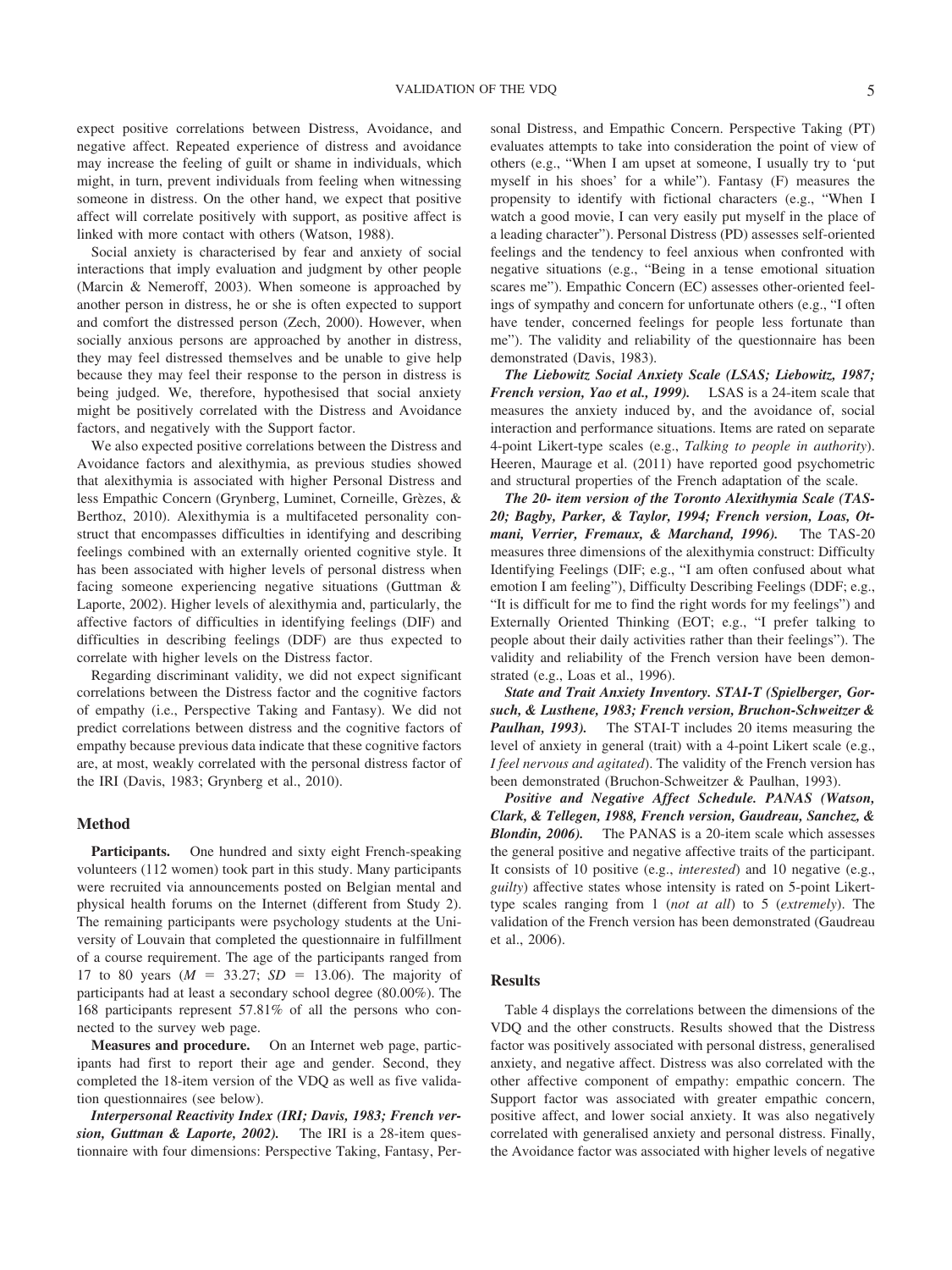| Table 4 |  |                                                                    |  |  |
|---------|--|--------------------------------------------------------------------|--|--|
|         |  | Descriptive Statistics and Correlations Among Variables of Study 3 |  |  |

| Dimensions  | Mean<br>(Standard deviation) | Cronbach Alpha<br>(95% confidence interval) | <b>Distress</b> | Support   | Avoidance |
|-------------|------------------------------|---------------------------------------------|-----------------|-----------|-----------|
| Neg. Affect | 21.65 (7.43)                 | $.87(.84-.90)$                              | $.43***$        | $-.15$    | $.26***$  |
| Pos. Affect | 32.20 (6.68)                 | $.86(.83-.89)$                              | $-.10$          | $.41***$  | $.17*$    |
| <b>TAS</b>  |                              |                                             |                 |           |           |
| DIF         | 17.10(6.85)                  | $.84(.80-.88)$                              | $.43***$        | $-.28***$ | $.27***$  |
| DDF         | 13.84 (5.18)                 | $.82(.78-.86)$                              | .11             | $-.35***$ | $.24***$  |
| <b>EOT</b>  | 16.92(4.49)                  | $.60(.51-.69)$                              | $-.03$          | $-.25***$ | $.42***$  |
| IRI         |                              |                                             |                 |           |           |
| PT          | 24.61 (4.30)                 | $.66(.57-.73)$                              | .14             | $.22*$    | $-.14$    |
| F           | 24.67 (5.19)                 | $.72(.65-.78)$                              | .15             | $-.04$    | $-.13$    |
| EC          | 26.39(4.85)                  | $.76(.69-.81)$                              | $.29***$        | $.22*$    | $-.28***$ |
| <b>PD</b>   | 20.18(5.07)                  | $.75(.68 - .80)$                            | $.36***$        | $-.32***$ | .13       |
| <b>LSAS</b> | 92.59 (23.57)                | $.95(.93-.96)$                              | $.17*$          | $-.28***$ | $.23*$    |
| STAI-T      | 46.56 (10.35)                | $.92(.90-.94)$                              | $.35***$        | $-.31***$ | $.25***$  |

*Note*. Neg. Affect = negative affect; Pos. Affect = positive affect; TAS = Toronto Alexithymia Scale; DIF = difficulty identifying feelings; DDF = difficulty describing feelings;  $EOT =$  externally oriented thinking;  $IRI =$  Interpersonal Reactivity Index;  $PT =$  perspective taking;  $EC =$  empathic concern; F = fantasy; PD = personal distress; LSAS = Liebowitz Social Anxiety Scale; STAI-T = State and Trait Anxiety Inventory-Trait.  $p < .05$ .  $\rightarrow p < .01$ .  $\rightarrow$   $p < .001$ .

affect and social anxiety, and with lower levels of empathic concern. Only the Support factor was positively correlated with one of the cognitive factors of empathy, Perspective Taking.

Regarding alexithymia, the three dimensions (DIF, DDF, and EOT) were associated with higher levels of avoidance and lower levels of support behaviour. Finally, DIF was associated with higher levels of distress.

#### **Discussion**

These results confirmed that the Distress factor of the VDQ is associated with more personal distress, generalised anxiety, and negative affect. The hypotheses that the Support factor would be correlated with greater empathic concern, positive affect, and lower level of social anxiety were supported as the correlations were statistically significant, but not strong. Finally, we also confirmed that social anxiety was negatively correlated with the Support factor and positively with Avoidance.

Furthermore, Distress and Avoidance factors exhibited a moderate correlation with the affective factor difficulties in identifying feelings (DIF) of the alexithymia questionnaire (TAS-20). Individuals with higher levels of DIF might have difficulties in regulating their emotions or in differentiating their own distress from that of another's. Both difficulties might then lead individuals to feel distressed when faced with someone else in distress.

The alexithymia factor externally oriented thinking (EOT) was significantly correlated with the Avoidance factor of the VDQ. EOT is characterised by a tendency to avoid the perception of emotions as well as the tendency to focus on details of external events (Franz et al., 2008). The correlation of EOT with Avoidance thus supports the idea that these two factors are related to the tendency to avoid situations involving the social sharing of emotions. Finally, greater difficulties in describing feelings (DDF) were associated with greater avoidance but a reduced tendency toward prosocial behaviours. This is in line with previous findings that emphasise greater social avoidance behaviours among high DDF scorers (Weinryb et al., 1996).

#### **General Discussion**

The aim of the present study was to develop the Vicarious Distress Questionnaire (VDQ) and to examine its validity, reliability, and the fit indexes of its factorial structure. The questionnaire aims to assess the distress feelings one could feel when faced with a person who experiences and expresses distress. As the willingness to reduce this distress may involve either attempting to escape the situation or helping the person in need, we developed a questionnaire that assessed distress in interpersonal situations and two potential consequences: avoidance and support responses.

Exploratory and confirmatory factor analyses supported a threefactor model (Distress, Avoidance, Support), as the factorial structure of the VDQ exhibits good scale score reliability ( $\alpha$  > .77) as well as good structural validity. The multidimensional nature of the VDQ was supported by better indexes in the confirmatory factor analysis for the three-factor model than the one-factor model.

Intercorrelations among the VDQ factors showed that higher levels of Distress were associated with more Avoidance responses, but there was no relationship between Distress and Support. This means that, in order to reduce their distress, individuals tend to avoid witnessing someone in distress, rather than giving support. This finding partially confirms Batson's (1991) model, which states that distress feelings lead either to helping behaviours or to avoidance, when the context enables it. The present study suggests that individuals who traditionally have higher feelings of distress in these situations avoid rather than face the other person.

The convergent validity of the VDQ was examined by assessing positive correlations between Distress, Avoidance, generalised anxiety, and the Personal Distress factor from the IRI, which represents the emotional facet of empathy. Convergent validity was also tested by assessing the positive correlation between Support and the Empathic Concern factor from the IRI, which represents another emotional aspect of empathy, and the negative correlation between Support and social anxiety. The Distress and Avoidance factors of the VDQ were associated with higher levels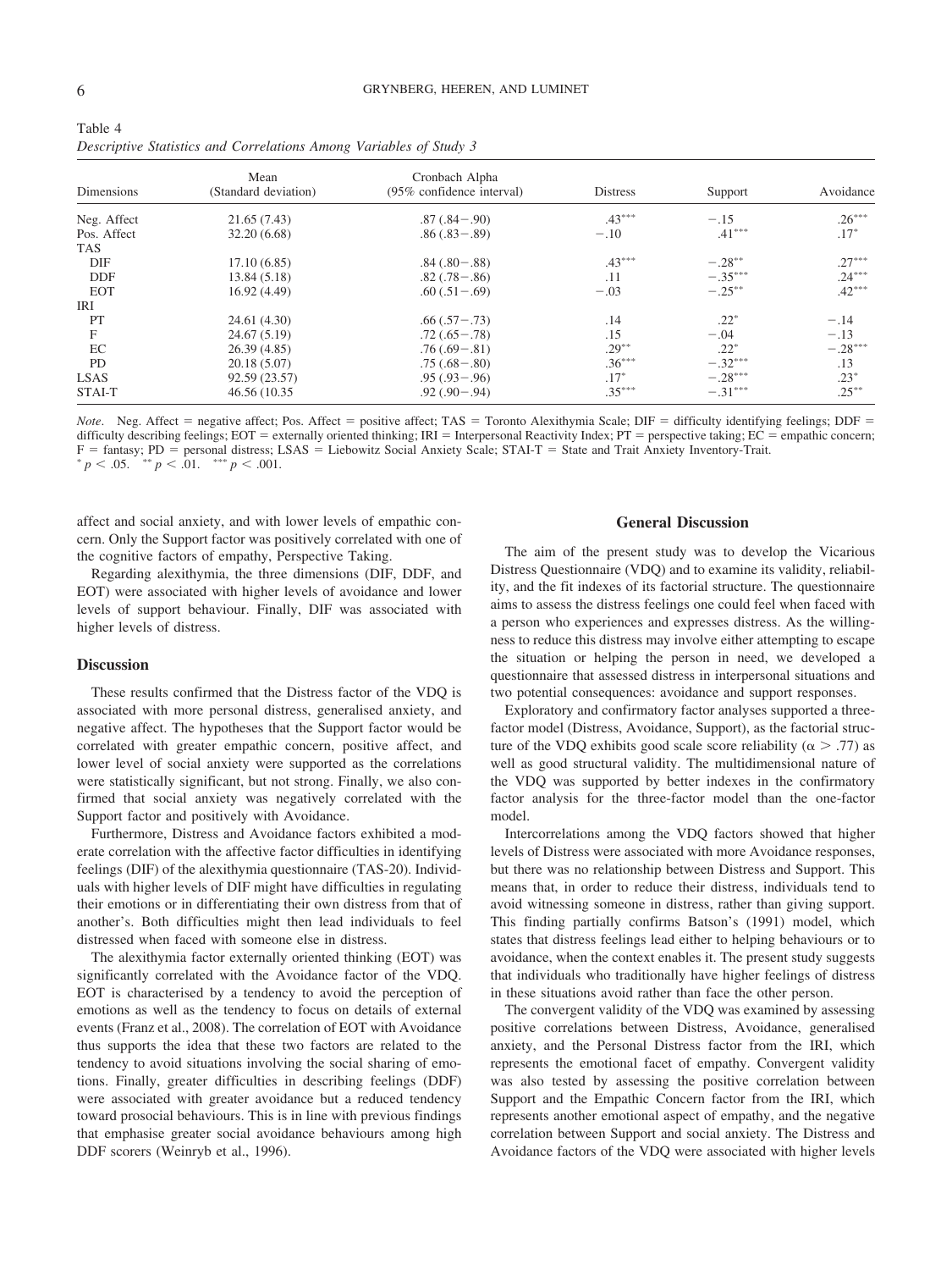of generalised anxiety. Distress was also associated with more Personal Distress. Although the Distress factor of the VDQ and the Personal Distress factor of the IRI are correlated, these factors do not measure similar constructs, as they shared only 10% of variance. This suggests that it is important to consider the Distress on the VDQ and the Personal Distress on the IRI as complementary.

Support was significantly correlated with higher empathic concern, which supports the empathy-altruism model of Batson (1991). This model states that altruistic behaviours are mainly predicted by empathic concern. Moreover, we confirmed that the fear of being negatively judged and criticised (social anxiety) reduces support responses. Finally, Support was associated with higher levels of positive affect and lower levels of generalised anxiety.

Evidence for the discriminant validity of the VDQ is provided by the absence of any correlations between the Distress factor of the VDQ and the cognitive factors of the IRI, Perspective Taking and Fantasy. These factors estimate, respectively, the ability to take the perspective of others in terms of their mental state and the tendency to identify with fictitious characters in books or movies. Only the Support factor of the VDQ showed a small positive correlation with the factor Perspective Taking.

In sum, the VDQ holds promise as a measure of distress responses provoked when witnessing someone in distress. This assumption is supported by goodness of fit indexes of its factorial structure, good scale score reliability, and good convergent validity. The VDQ will allow both researchers and clinicians to examine the degree of distress responses and their behavioural correlates among subjects.

The sensitivity of the questionnaire remains to be tested among populations that exhibit psychopathological traits characterised by poor self– other differentiation and affective empathy deficits, such as autism or schizophrenia disorder (Baron-Cohen & Bolton, 1993; Frith, 1989; Frith & Corcoran, 1996; Shamay-Tsoory, Shur, Harari, & Levkovitz, 2007).

Distress and its behavioural correlates suggest a modification over time: distress responses are hypothesised to account for subsequent support or avoidance responses. However, this temporal course cannot be tested only with the VDQ. In order to provide additional validity for the VDQ, an experimental design should manipulate the level of distress to investigate its effect on support and avoidance responses. For instance, participants may be asked to watch a confederate either in distress or not and then rate the items of the VDQ. Furthermore, by using the same situation for each participant, we may overcome the possibility that the participants of our studies did not imagine situations of similar distress intensities.

This experimental design may also measure the criterion validity of the VDQ by, for instance, measuring the autonomic responses of participants or the avoidance rate when escape is easy from these kinds of situations. When developing and validating the VES scale, Oceja et al. (2009) have precisely addressed the criterion validity.

Although the present studies show that many validity indexes are satisfactory, the VDQ has some limitations. First, the samples were primarily composed of females. Further studies should investigate the factor structure of the questionnaire as well as its construct validity on a male sample. Second, the discriminant validity should be investigated for all factors of the VDQ, not just

for the Distress factor. Third, in order to develop a relatively brief questionnaire, we only developed a limited amount of items. Even though the fit indexes are satisfactory, this might have compromised the selection of more validated items.

Nevertheless, most of these limits can be improved upon in future studies, which would provide further information of the validity and reliability of the VDQ. Finally, for its broader use in international research, the VDQ should be validated in the most spoken languages (e.g., English, Spanish, or Chinese).

#### **References**

- Arbuckle, J. L. (2007). *Amos 16.0 Users guide*. Spring House, PA: Amos Development Corporation.
- Bagby, R. M., Parker, J. D. A., & Taylor, G. J. (1994). The 20-item Toronto Alexithymia Scale: Item selection and cross-validation of the factor structure. *Journal of Psychosomatic Research, 38,* 23–32. doi: 10.1016/0022-3999(94)90005-1
- Baron-Cohen, S., & Bolton, P. (1993). *Autism: The facts.* Oxford, UK: Oxford University Press.
- Batson, C. D. (1991). *The altruism question: Toward a socialpsychological answer.* Hillsdale, NJ: Erlbaum.
- Batson, C. D. (2011). *Altruism in humans.* Oxford, UK: Oxford University Press.
- Batson, C. D., Duncan, B. D., Ackerman, P., Buckley, T., & Birch, K. (1981). Is empathic emotion a source of altruistic motivation. *Journal of Personality and Social Psychology, 40,* 290 –302. doi:10.1037/0022- 3514.40.2.290
- Batson, C. D., Fultz, J., & Schoenrade, P. A. (1987). Distress and empathy: Two qualitatively distinct vicarious emotions with different motivational consequences. *Journal of Personality, 55,* 19 –39. doi:10.1111/j.1467- 6494.1987.tb00426.x
- Berry, D. S., & Hansen, J. S. (1996). Positive affect, negative affect, and social interaction. *Journal of Personality and Social Psychology, 71,* 796 – 809. doi:10.1037/0022-3514.71.4.796
- Blunch, N. J. (2008). *Introduction to structural equation modeling using SPSS and AMOS.* London, UK: Sage.
- Browne, M. W. (1982). Covariance structures. In D. M. Hawkins (Ed.), *Topics in multivariate analysis* (pp. 72–141). Cambridge, UK: Cambridge University Press. doi:10.1017/CBO9780511897375.003
- Bruchon-Schweitzer, M. L., & Paulhan, I. (1993). *STAI-Y manual of C.D. Spielberger, French version*. Paris, France: ECPA.
- Byrne, M. B. (2001). Structural equation modeling with AMOS, EQS, and LISREL: Comparative approaches to testing for the factorial validity of a measuring instrument. *International Journal of Testing, 1,* 55– 86. doi:10.1207/S15327574IJT0101\_4
- Cole, D. A. (1987). Utility of confirmatory factor analysis in test validation research. *Journal of Consulting and Clinical Psychology, 55,* 584 –594. doi:10.1037/0022-006X.55.4.584
- Davis, M. H. (1980). A multidimensional approach to individual differences in empathy. *JSAS Catalog of Selected Documents in Psychology, 10,* 85–104.
- Davis, M. H. (1983). Measuring individual differences in empathy: Evidence for a multidimensional approach. *Journal of Personality and Social Psychology, 44,* 113–126. doi:10.1037/0022-3514.44.1.113
- Davis, M. H. (1994). *Empathy: A social psychological approach.* Madison, WI: Westview Press.
- Eisenberg, N., Fabes, R. A., Murphy, B., Karbon, M., Maszk, P., Smith, M., . . . Suh, K. (1994). The relations of emotionality and regulation to dispositional and situational empathy-related responding. *Journal of Personality and Social Psychology, 66,* 776 –797. doi:10.1037/0022- 3514.66.4.776
- Franz, M., Popp, K., Schaefer, R., Sitte, W., Schneider, C., Hardt, J., ... Braehler, E. (2008). Alexithymia in the German general population.